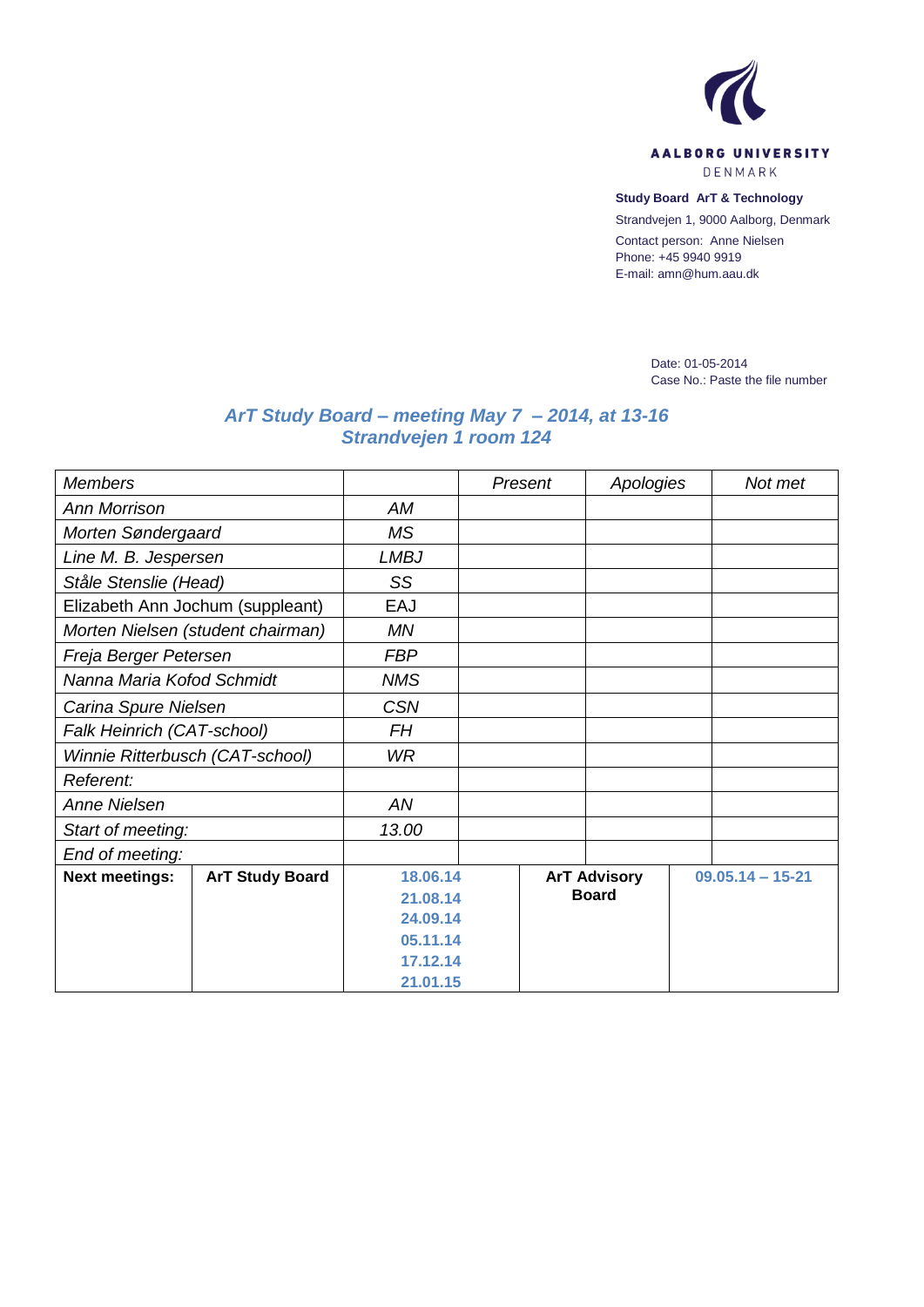

## Agenda

| Item.          | Subject:                                                                                                                                                                                                                                                                                                                                                                                                                                                                                                                                                                                                                                                                                                                                                                                                                                                                                                                                                                                                                                                                                                                                                                                                                                                                                                                                                                                                                                                                                                                                                                                                                                                                                                                                                                                |                 |            |        |          |
|----------------|-----------------------------------------------------------------------------------------------------------------------------------------------------------------------------------------------------------------------------------------------------------------------------------------------------------------------------------------------------------------------------------------------------------------------------------------------------------------------------------------------------------------------------------------------------------------------------------------------------------------------------------------------------------------------------------------------------------------------------------------------------------------------------------------------------------------------------------------------------------------------------------------------------------------------------------------------------------------------------------------------------------------------------------------------------------------------------------------------------------------------------------------------------------------------------------------------------------------------------------------------------------------------------------------------------------------------------------------------------------------------------------------------------------------------------------------------------------------------------------------------------------------------------------------------------------------------------------------------------------------------------------------------------------------------------------------------------------------------------------------------------------------------------------------|-----------------|------------|--------|----------|
|                |                                                                                                                                                                                                                                                                                                                                                                                                                                                                                                                                                                                                                                                                                                                                                                                                                                                                                                                                                                                                                                                                                                                                                                                                                                                                                                                                                                                                                                                                                                                                                                                                                                                                                                                                                                                         | Attached        | nformation | Debate | Decision |
| $\mathbf{1}$   | <b>Approval of Agenda.</b>                                                                                                                                                                                                                                                                                                                                                                                                                                                                                                                                                                                                                                                                                                                                                                                                                                                                                                                                                                                                                                                                                                                                                                                                                                                                                                                                                                                                                                                                                                                                                                                                                                                                                                                                                              |                 |            |        | X        |
| $\overline{2}$ | Approval of Minutes - meeting April 2, 2014.                                                                                                                                                                                                                                                                                                                                                                                                                                                                                                                                                                                                                                                                                                                                                                                                                                                                                                                                                                                                                                                                                                                                                                                                                                                                                                                                                                                                                                                                                                                                                                                                                                                                                                                                            | <u>X</u>        |            |        | X        |
| 3              | News:                                                                                                                                                                                                                                                                                                                                                                                                                                                                                                                                                                                                                                                                                                                                                                                                                                                                                                                                                                                                                                                                                                                                                                                                                                                                                                                                                                                                                                                                                                                                                                                                                                                                                                                                                                                   |                 |            |        |          |
|                | <b>Head of Study:</b>                                                                                                                                                                                                                                                                                                                                                                                                                                                                                                                                                                                                                                                                                                                                                                                                                                                                                                                                                                                                                                                                                                                                                                                                                                                                                                                                                                                                                                                                                                                                                                                                                                                                                                                                                                   |                 |            |        |          |
|                | The Study Progress Reform<br>a.                                                                                                                                                                                                                                                                                                                                                                                                                                                                                                                                                                                                                                                                                                                                                                                                                                                                                                                                                                                                                                                                                                                                                                                                                                                                                                                                                                                                                                                                                                                                                                                                                                                                                                                                                         |                 | X          |        |          |
|                | Setting up of committees for major revision of the BA ArT study regulation.<br>b.<br>Is it necessary after the last revision Sept. 2014?                                                                                                                                                                                                                                                                                                                                                                                                                                                                                                                                                                                                                                                                                                                                                                                                                                                                                                                                                                                                                                                                                                                                                                                                                                                                                                                                                                                                                                                                                                                                                                                                                                                |                 |            |        | $\sf X$  |
|                | <b>Curriculum for Elective</b><br>$\mathcal{C}$ .<br>Additional qualification package for the provision of courses for Ap-<br>$\bullet$<br>plied Philosophy and students from other programs.                                                                                                                                                                                                                                                                                                                                                                                                                                                                                                                                                                                                                                                                                                                                                                                                                                                                                                                                                                                                                                                                                                                                                                                                                                                                                                                                                                                                                                                                                                                                                                                           | $\underline{X}$ | X          |        |          |
|                | Competence profile<br>d.                                                                                                                                                                                                                                                                                                                                                                                                                                                                                                                                                                                                                                                                                                                                                                                                                                                                                                                                                                                                                                                                                                                                                                                                                                                                                                                                                                                                                                                                                                                                                                                                                                                                                                                                                                | $\underline{X}$ | X          |        |          |
|                | <b>Relate:</b>                                                                                                                                                                                                                                                                                                                                                                                                                                                                                                                                                                                                                                                                                                                                                                                                                                                                                                                                                                                                                                                                                                                                                                                                                                                                                                                                                                                                                                                                                                                                                                                                                                                                                                                                                                          |                 |            |        |          |
|                | <b>Students:</b>                                                                                                                                                                                                                                                                                                                                                                                                                                                                                                                                                                                                                                                                                                                                                                                                                                                                                                                                                                                                                                                                                                                                                                                                                                                                                                                                                                                                                                                                                                                                                                                                                                                                                                                                                                        |                 |            |        |          |
|                | <b>Students Supervisors:</b>                                                                                                                                                                                                                                                                                                                                                                                                                                                                                                                                                                                                                                                                                                                                                                                                                                                                                                                                                                                                                                                                                                                                                                                                                                                                                                                                                                                                                                                                                                                                                                                                                                                                                                                                                            |                 |            |        |          |
|                | <b>CAT-school:</b>                                                                                                                                                                                                                                                                                                                                                                                                                                                                                                                                                                                                                                                                                                                                                                                                                                                                                                                                                                                                                                                                                                                                                                                                                                                                                                                                                                                                                                                                                                                                                                                                                                                                                                                                                                      |                 |            |        |          |
|                | Falk/Winnie:                                                                                                                                                                                                                                                                                                                                                                                                                                                                                                                                                                                                                                                                                                                                                                                                                                                                                                                                                                                                                                                                                                                                                                                                                                                                                                                                                                                                                                                                                                                                                                                                                                                                                                                                                                            |                 |            |        |          |
|                | Erasmus + Joint Master in Media Arts Cultures.<br>In cooperation with Danube Universität- Krems in Austria, City University<br>$\overline{\phantom{a}}$<br>Hong Kong in China, University of Lodz in Poland, AAU is part of an appli-<br>cation for a joint Master. AAU contributes to the Master Degree with 8 <sup>tt</sup><br>semester Experience Design and potentially Master Project. From the ap-<br>plication:<br>One of the major online-archives in the field of Media Arts, the Ar-<br>$\circ$<br>chive of Digital Art (ADA) www.digitalartarchive.at, a project initiated<br>by the Chair for Image Science at DUK, Prof. Dr. Oliver Grau, and<br>currently funded by the Austrian Science Fund (FWF), is being ex-<br>tended with an integrated thesaurus bridging the connection to tradi-<br>tional art history archives. This expertise answering the challenges<br>of digital heritage is of utmost importance for new preservation<br>strategies where MediaAC graduates solve traditional conserva-<br>tion's tasks regarding digital information.<br>The research fields of, first experience design (Prof. Christian<br>$\circ$<br>Jantzen) and second, art and technology (Prof. Morten Sønder-<br>gaard and Prof. Falk Heinrich) at AAU, are addressing the experi-<br>ence economy with methods and digital tools for running, testing and<br>evaluating complex in collaborative work-situations. Graduates gain<br>skills and competencies in participatory as well as art-based design<br>methods in order to be able to navigate critically and creatively the<br>'reality' of Media Arts Cultures.<br>The School of Creative Media (SCM) of CityU is a leader in techno-<br>$\circ$<br>logical innovation, offering courses for game development and ludic |                 | X          |        |          |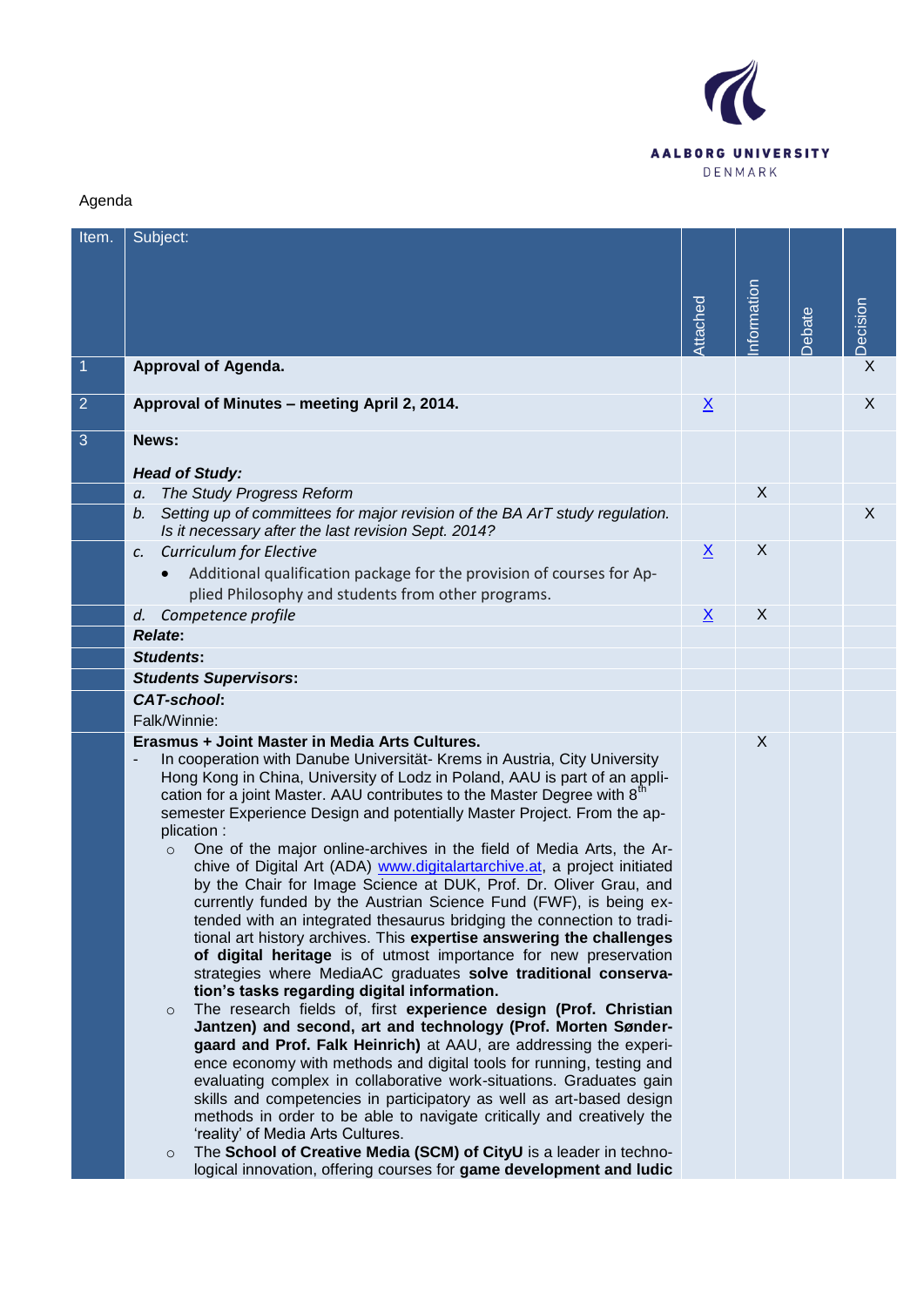

| Item. | Subject:                 |                                                                                                                                            |          |            |               |          |
|-------|--------------------------|--------------------------------------------------------------------------------------------------------------------------------------------|----------|------------|---------------|----------|
|       |                          |                                                                                                                                            |          |            |               |          |
|       |                          |                                                                                                                                            |          |            |               |          |
|       |                          |                                                                                                                                            |          |            |               |          |
|       |                          |                                                                                                                                            |          |            |               |          |
|       |                          |                                                                                                                                            | Attached | nformation | <b>Debate</b> | Decision |
|       |                          | new media, state-of-the-art facilities, multimedia theatre, video pro-                                                                     |          |            |               |          |
|       |                          | duction studio, screening theatres etc. $-$ With faculty advancing the                                                                     |          |            |               |          |
|       |                          | technological and artistic development of Media Arts Cultures -                                                                            |          |            |               |          |
|       |                          | Jeffrey Shaw, Maurice Benayoun, Harald Kraemer, Olli Leino and                                                                             |          |            |               |          |
|       |                          | Jane Prophet among others - light the way for graduates to create                                                                          |          |            |               |          |
|       |                          | the future of Media Arts. In particular Harald Kraemer, who has writ-<br>ten his PhD about Museum Informatics and Digital Collections, has |          |            |               |          |
|       |                          | bridged as a renowned producer of media applications in muse-                                                                              |          |            |               |          |
|       |                          | ums the gap between applied Media Design and Media Art History.                                                                            |          |            |               |          |
|       | $\circ$                  | The Department of Electronic Media of ULO is specialised not only                                                                          |          |            |               |          |
|       |                          | in media design, but also in theory and history of media and new                                                                           |          |            |               |          |
|       |                          | media and issues of contemporary culture forming around new<br>media; e.g., participation, social media, Web 2.0 and 3.0, virtualiza-      |          |            |               |          |
|       |                          | tion of individuals and communities, forming social network communi-                                                                       |          |            |               |          |
|       |                          | ties.                                                                                                                                      |          |            |               |          |
|       | $\circ$                  | AAU and CityU management courses on cost-effective planning en-                                                                            |          |            |               |          |
|       |                          | hance entrepreneurial skills.                                                                                                              |          |            |               |          |
|       | $\overline{\phantom{m}}$ | These key skills are:                                                                                                                      |          |            |               |          |
|       | $\circ$                  | Usage of technologies for archiving and preserving works of me-                                                                            |          |            |               |          |
|       |                          | dia art as well as our digital and digitalized cultural heritage (digital                                                                  |          |            |               |          |
|       |                          | long-term archiving)                                                                                                                       |          |            |               |          |
|       | $\circ$                  | Ability to transcode media art cultural content into a digital archive                                                                     |          |            |               |          |
|       | $\circ$                  | Ability to produce experience design solutions which are media art                                                                         |          |            |               |          |
|       |                          | specific                                                                                                                                   |          |            |               |          |
|       | $\circ$                  | Documentation, collection management and academic writing on Me-<br>dia Arts Cultures                                                      |          |            |               |          |
|       |                          | In-depth knowledge about visual and digital literacy (see Digital                                                                          |          |            |               |          |
|       | $\circ$                  | Agenda for Europe, 2010) and methods of sharing insights, e.g. as                                                                          |          |            |               |          |
|       |                          | educators/interpreters in the CCS                                                                                                          |          |            |               |          |
|       | $\circ$                  | Practical and theoretical knowledge of experience design and art                                                                           |          |            |               |          |
|       |                          | and technology and its technological requirements                                                                                          |          |            |               |          |
|       | $\circ$                  | Ways to achieve meta-learning competencies beyond the exercises                                                                            |          |            |               |          |
|       |                          | during their studies, in order to strengthen their transversal skills and                                                                  |          |            |               |          |
|       |                          | extrapolate into future scenarios of to-yet unknown media chal-                                                                            |          |            |               |          |
|       |                          | lenges.                                                                                                                                    |          |            |               |          |
|       | ٠                        | Key competencies are:                                                                                                                      |          |            |               |          |
|       | $\circ$                  | Reflecting academically upon the theories and histories of Media                                                                           |          |            |               |          |
|       |                          | Arts Cultures.                                                                                                                             |          |            |               |          |
|       | $\circ$                  | The ability to reconfigure the cultural heritage field in ways that                                                                        |          |            |               |          |
|       |                          | impact both the academic discourses and media practices on a global                                                                        |          |            |               |          |
|       |                          | scale.                                                                                                                                     |          |            |               |          |
|       | $\circ$                  | Understanding and using the theories of Media Arts Cultures in                                                                             |          |            |               |          |
|       |                          | producing designs based on state-of-the art experience technology.                                                                         |          |            |               |          |
|       | $\circ$                  | Usage of international data field catalogues                                                                                               |          |            |               |          |
|       |                          |                                                                                                                                            |          |            |               |          |